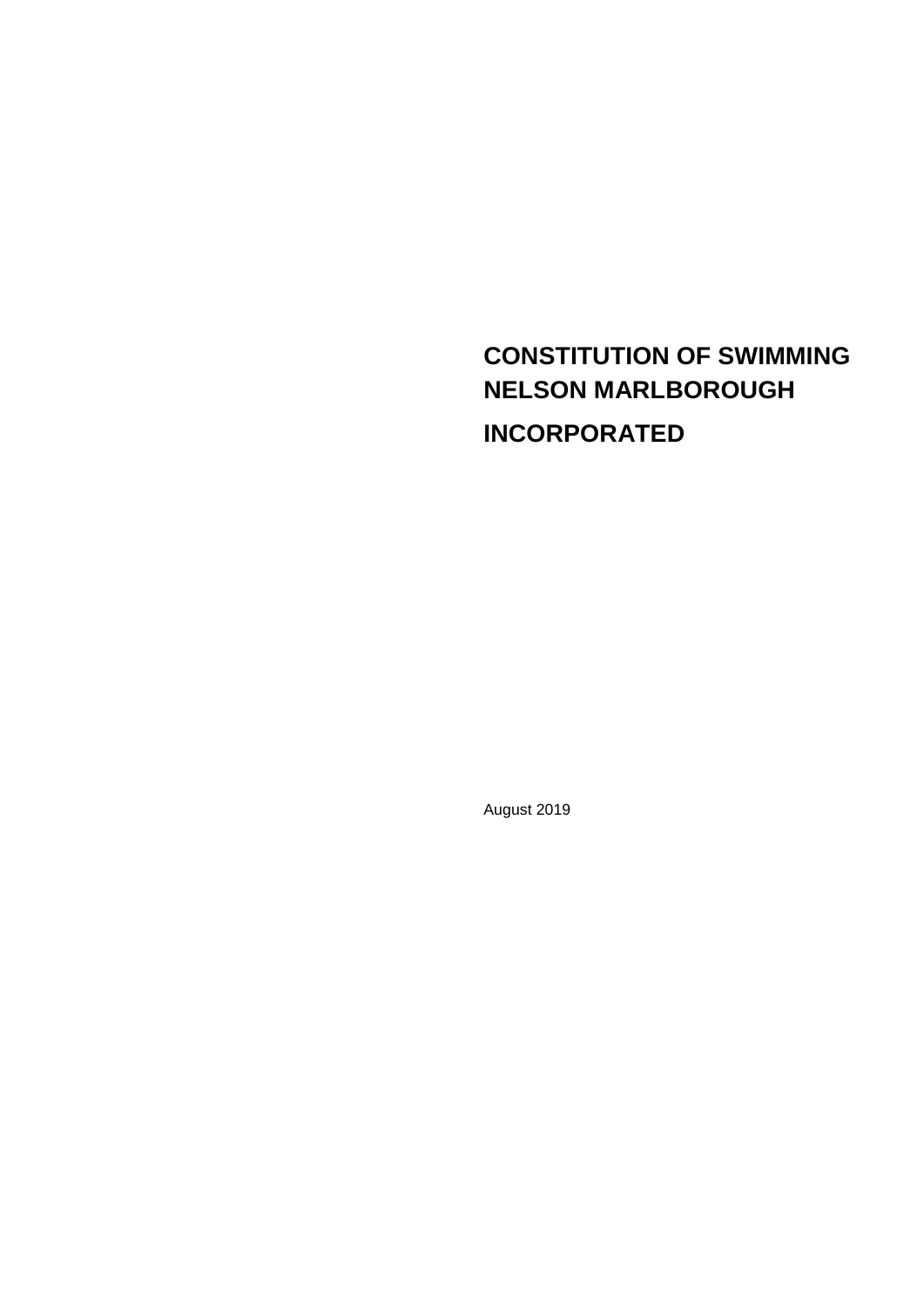|                     | Section One: Core Provisions                                                   | 1                       |
|---------------------|--------------------------------------------------------------------------------|-------------------------|
| 1.                  | Name                                                                           | 1                       |
| 2.                  | Definitions and Interpretation                                                 | 1                       |
| 3.                  | <b>Status</b>                                                                  | 3                       |
| 4.                  | Objects                                                                        | 3                       |
| 5.                  | Powers and Obligations                                                         | $\overline{\mathbf{4}}$ |
|                     | Section Two: Member Clubs, Swimming Nelson Marlborough Associates and Database | $\mathbf 5$             |
| 6.                  | Member Clubs, Swimming Nelson Marlborough Associates and Database              | $\mathbf 5$             |
| 7.                  | Rights and Obligations of Member Clubs                                         | 6                       |
|                     | Section Three: Governance                                                      | $\overline{7}$          |
| 8.                  | <b>Board Composition</b>                                                       | $\overline{7}$          |
| 9.                  | <b>Board Procedure</b>                                                         | 9                       |
|                     | Section Four: Meetings, Elections and Voting                                   | 11                      |
| 10.                 | <b>General Meetings</b>                                                        | 11                      |
| 11.                 | Notices for General Meetings                                                   | 12                      |
| 12.                 | <b>Elections and Voting</b>                                                    | 12                      |
| Section Five: Other |                                                                                | 13                      |
| 13.                 | Finance                                                                        | 13                      |
| 14.                 | Common Seal                                                                    | 13                      |
| 15.                 | <b>Alteration to Clauses</b>                                                   | 13                      |
| 16.                 | Disputes/Appeals                                                               | 14                      |
| 17.                 | <b>Liquidation and Merger</b>                                                  | 14                      |
| 18.                 | Prohibition of Personal Benefit                                                | 14                      |
| 19.                 | Limitation of Liability and Indemnity                                          | 15                      |
| 20.                 | Savings                                                                        | 15                      |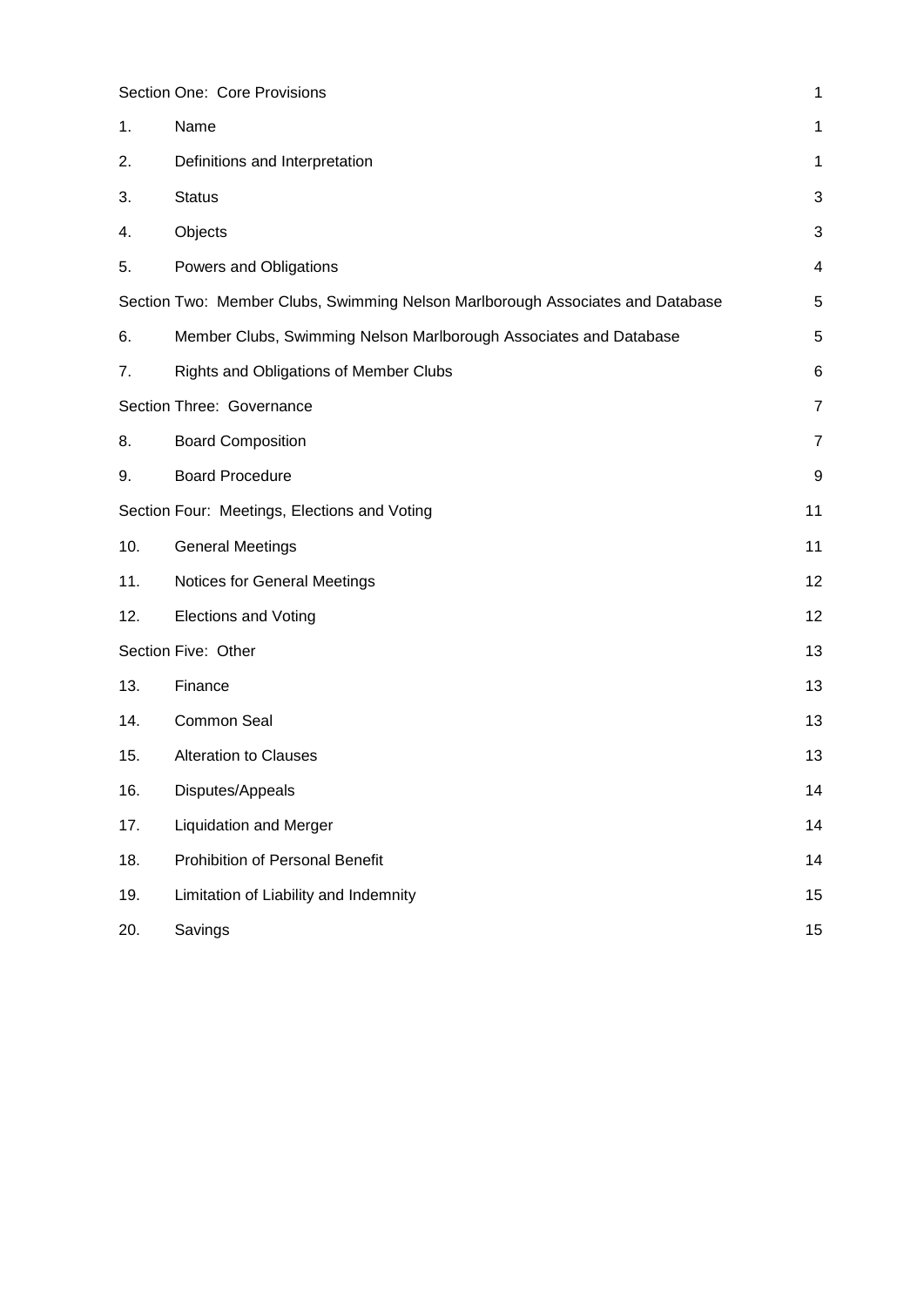# **CONSTITUTION OF SWIMMING NELSON MARLBOROUGH INCORPORATED**

# <span id="page-2-0"></span>**Section One: Core Provisions**

#### <span id="page-2-1"></span>1. **Name**

1.1 The name of the organisation is Swimming Nelson Marlborough Incorporated (Swimming Nelson Marlborough).

#### <span id="page-2-2"></span>2. **Definitions and Interpretation**

2.1 In this constitution:

**AGM** means annual general meeting;

**Amount** means any fee, subscription, levy, fine or similar monetary imposition;

**Board** means the board of Swimming Nelson Marlborough;

**Chair** means chairperson of the Board;

**Competition Zone** means a zone comprising Regional Associations participating in the formation and support of a team to compete in inter-zonal swimming competitions;

**Database** means Swimming NZ's database of Members;

**Elite HP Swimmer** means a swimmer participating in an elite HP training programme endorsed by Swimming NZ;

**Facilities Plan** means the plan dealing with the provision of the facilities necessary and desirable to support training and competition for competitive swimming in New Zealand;

**FINA** means the Federation Internationale de Natation, the world governing body of swimming;

**Financial Year** means the financial year of Swimming Nelson Marlborough;

**GM** means a general meeting;

**Governance Role** means membership of a Board or Management Committee responsible for the governance of Swimming NZ or a Member Club.-

**HP** means high performance;

**Interested Persons** are persons who do not come within any of Clauses [6.2c.i,](#page-6-2) [6.2c.ii,](#page-6-3) [6.2c.iii,](#page-6-4) [6.2c.iv](#page-7-1) or [6.2c.v,](#page-7-2) including, but not limited to: non-competitive swimmers; learn to swim swimmers; and social members;

**Learn to Swim Swimmers** are persons undergoing instruction about how to swim who do are not eligible to compete in national, regional or inter-club competitions which are on the national or Regional competitive calendar;

**Member Club** is a swimming club which is a member of Swimming Nelson Marlborough *and*  Swimming NZ;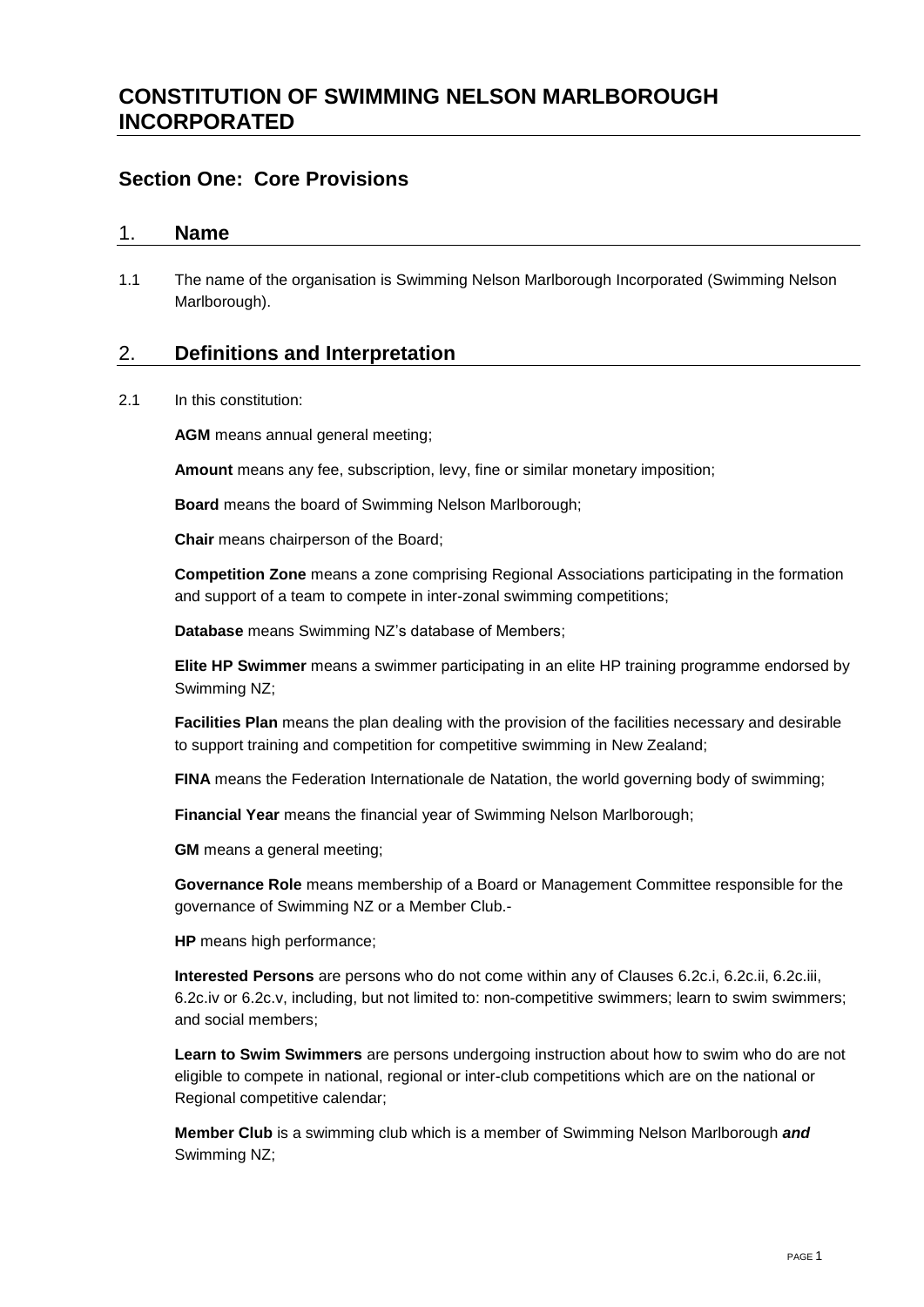**Member Club Voting Representative** means the individual notified to Swimming Nelson Marlborough in writing by a Member Club as the person authorised to exercise the votes of that Member Club at a Swimming Nelson Marlborough GM;

**Members** has the meaning set out in rule [6.1;](#page-6-5)

**Objects** mean the objects of Swimming Nelson Marlborough;

**Objects of Swimming NZ** means the objects of Swimming NZ as set out in its constitution and the strategic plan approved by the Board of Swimming NZ from time to time;

**Ordinary Resolution** means a resolution requiring a majority of the votes cast;

**President** means the president of Swimming NZ;

**Region** means a geographic area within New Zealand determined to be a Swimming NZ region by Regional Associations;

**Regional Association** is a regional swimming association which is a member of Swimming NZ;

**SGM** means a special general meeting;

**Special Resolution** means a resolution requiring a two thirds majority of the votes cast;

**Sport** means the sport of competitive swimming;

**Sports Tribunal** means the Sports Tribunal of New Zealand;

**Swimming NZ** means Swimming New Zealand Incorporated (215320);

**Swimming NZ Life Member** means a person awarded life membership of Swimming NZ;

**Swimming NZ Regulations** include any rules, regulations, by-laws or policies adopted by **Swimming NZ** for controlling the conduct of competitive swimming in New Zealand and the behaviour of competitive swimmers;

**Swimming Nelson Marlborough Associate** is defined in Clause [6.4;](#page-7-3) and

**Swimming Nelson Marlborough Life Member** means a person awarded life membership of Swimming Nelson Marlborough.

- 2.2 In this constitution:
	- a. the singular includes the plural and vice versa;
	- b. any reference to any Act, regulation, by-law, policy, deed, charter, procedure or document includes any amendment to it and any replacement passed in substitution for it;
	- c. references to a person includes incorporated bodies and unincorporated groups;
	- d. headings are for reference only and do not assist interpretation;
	- e. derivatives of any term defined in this constitution have a corresponding meaning; and
	- f. any approval, decision, requirement or action by Swimming Nelson Marlborough or the Board may be undertaken by the Board or by such person to whom the Board has given authority.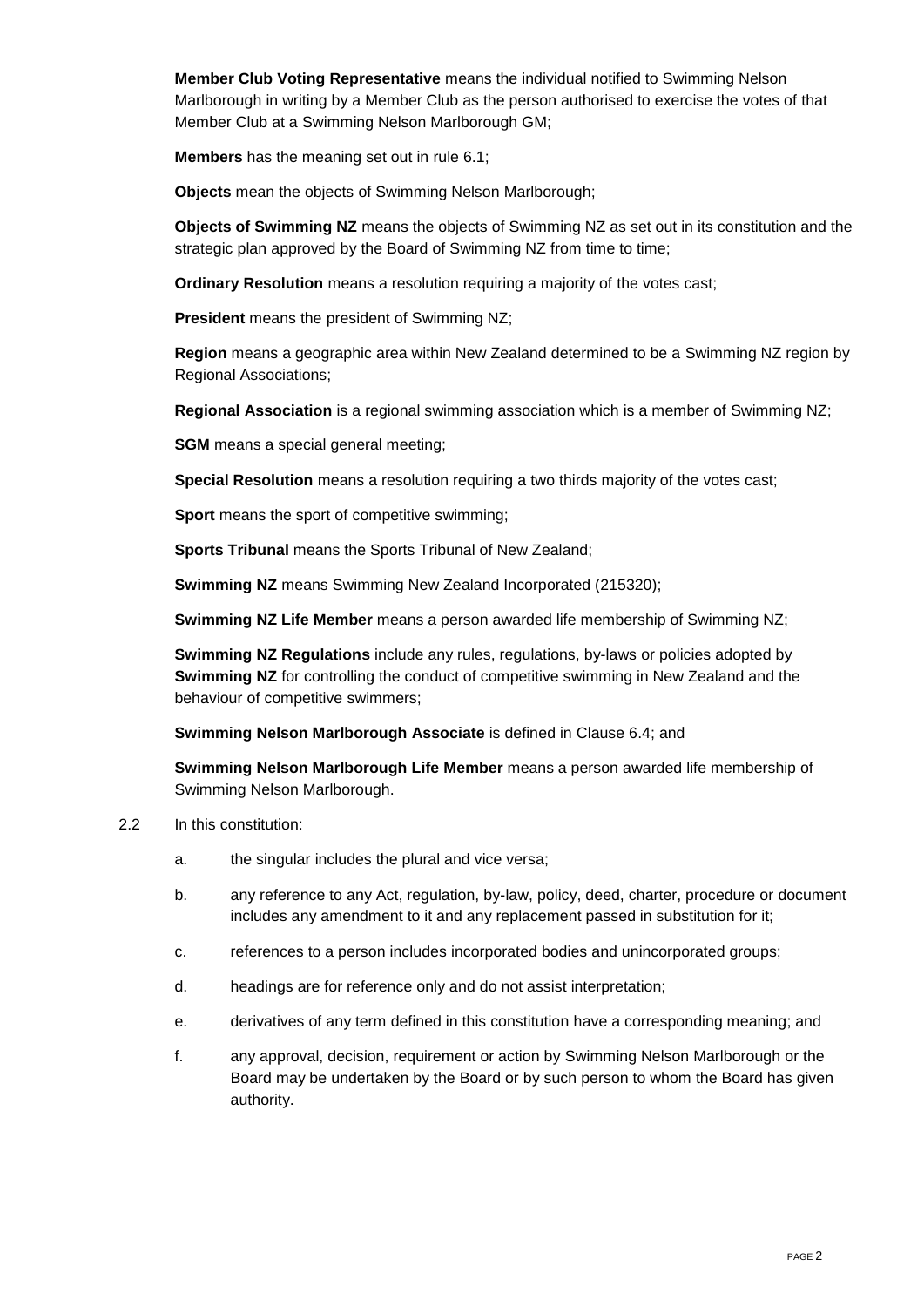### <span id="page-4-0"></span>3. **Status**

- 3.1 Swimming Nelson Marlborough is:
	- a. an incorporated society established under the Incorporated Societies Act 1908;
	- b. the Regional Association for competitive swimming and swimming related activities in its Region;
	- c. bound by and must observe the rules and decisions of FINA; and
	- d. bound by and must observe the rules and decisions of Swimming NZ.

#### <span id="page-4-1"></span>4. **Objects**

- 4.1 The primary Object of Swimming Nelson Marlborough is to support the growth and performance of the sport of competitive swimming in its Region, from entry level club competitive swimmers to Elite HP swimmers.
- 4.2 To support its primary Object, Swimming Nelson Marlborough has the further Objects to work with Swimming NZ, other Regional Associations, Member Clubs and others to:
	- a. be a member of Swimming NZ;
	- b. assist and support the development and operation of Member Clubs in its Region;
	- c. assist and support the operation of Swimming NZ in its Region;
	- d. coordinate and run Regional competitive swimming in accordance with Swimming NZ's Regulations;
	- e. support the development and running of inter-zonal swimming competitions in accordance with Swimming NZ's standards;
	- f. support and deliver the Objects of Swimming NZ in its Region including:
		- i. working with Member Clubs to develop and implement Swimming NZ's facilities plan;
		- ii. facilitating the delivery of programmes to support Member Clubs to attract members and deliver competitive swimming;
		- iii. minimising as much as practical the administrative complexity of competitive swimming;
		- iv. enabling the Sport to build swimmer capability; and
		- v. complying with the policies and standards set by Swimming NZ.
	- g. to raise awareness of and interest in competitive swimming within the wider community;
	- h. have sound governance structures, processes and policies;
	- i. adopt prudent risk and asset management policies;
	- j. be financially viable and financially independent of Swimming NZ;
	- k. fulfil its obligations to Drug Free Sport New Zealand in relation to doping controls and banned substances; and
	- l. maintain a strong interest in Learn to Swim and swim safe educational activities.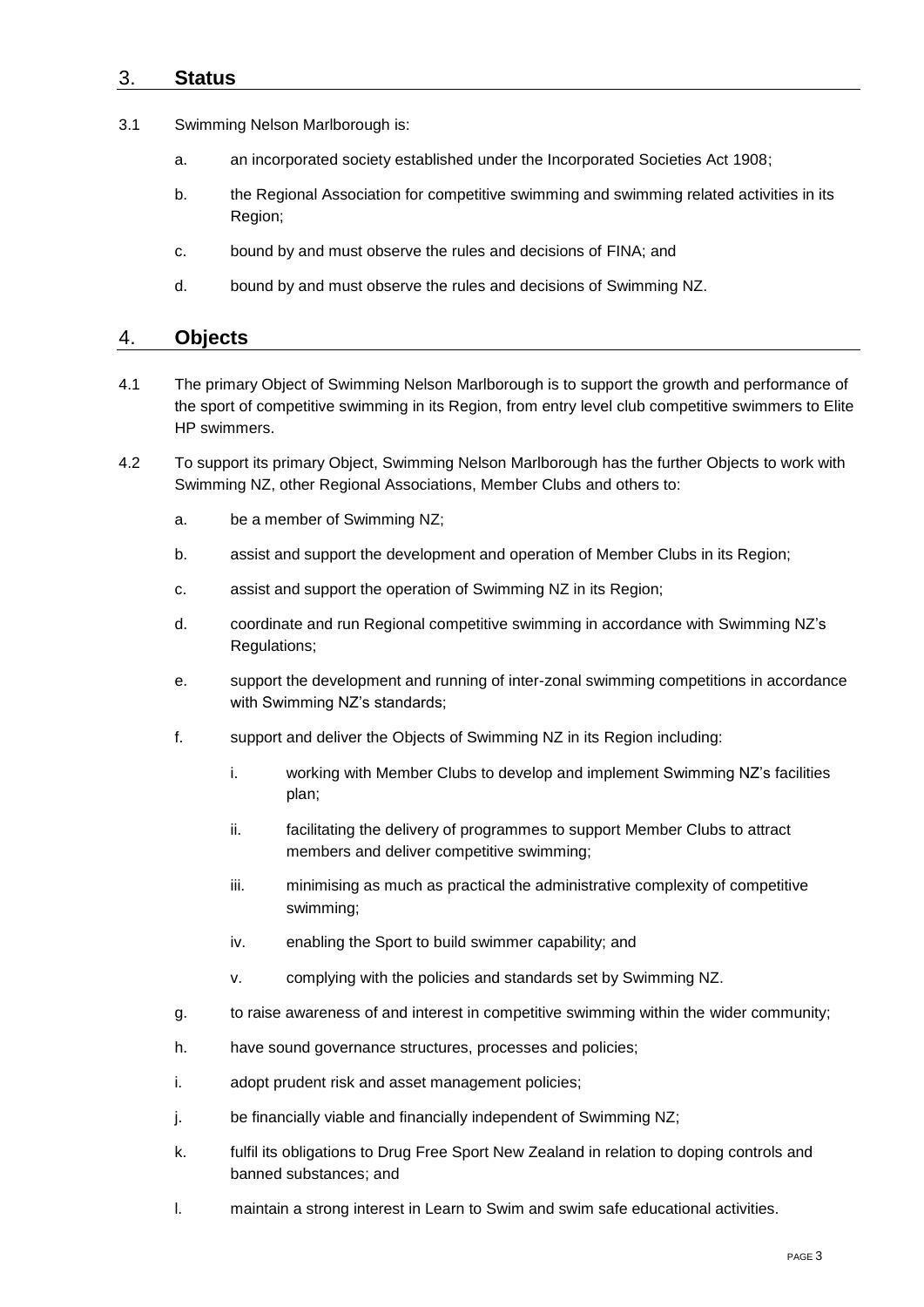## <span id="page-5-0"></span>5. **Powers and Obligations**

- 5.1 Swimming Nelson Marlborough has full powers, jurisdiction and authority and (except as restricted by this constitution) may do all and any things to carry out its Objects, including:
	- a. acquire or receive the benefit of any property and deal with property in any way (including borrow, invest, lend and give or obtain security);
	- b. determine, raise, levy and receive money by any method and from any source;
	- c. establish, acquire or have interests in incorporated entities, trusts or other entities and utilise the assets of Swimming Nelson Marlborough in, through or with them;
	- d. produce, create, licence, use and protect intellectual property;
	- e. determine who are its Member Clubs and Swimming Nelson Marlborough Associates and their entitlements, and withdraw, suspend, terminate or restrict membership and other benefits;
	- f. designate a Voting Representative to represent it at a Swimming NZ GM and to exercise Swimming Nelson Marlborough's voting rights as provided in the Swimming NZ constitution;
	- g. elect Swimming Nelson Marlborough Life Members and award Regional service and honours awards
	- h. make, alter, rescind and enforce rules, policies, plans, charters and procedures to effect the Objects, or for the governance and operation of Swimming Nelson Marlborough;
	- i. determine, implement and enforce disciplinary, disputes and appeal procedures including making decisions, conducting hearings and imposing sanctions and penalties;
	- j. engage and dismiss employees and contractors;
	- k. delegate powers of Swimming Nelson Marlborough to any person, committee or subcommittees (the composition of which is not limited to members of Member Clubs) and for that purpose to establish, fund and set the terms of reference and structure;
	- l. contract, engage or make any arrangements with any person to fulfil the Objects;
	- m. be a member of or affiliate to and/or be associated in any way with any person which has objects which are similar in whole or in part to the Objects in New Zealand and/or internationally;
	- n. produce, publish and distribute any communications, newsletters or publications;
	- o. work within its Region unless Swimming NZ approves otherwise;
	- p. do any other acts or things which it determines are incidental to or conducive to the attainment of the Objects; and
	- q. merge with, consolidate and/or transfer assets and liabilities to another Regional Association.
- 5.2 Swimming Nelson Marlborough shall:
	- a. support and work with the Board and executive of Swimming NZ to build a culture of trust, collaboration and discipline for the Sport;
	- b. act consistently with the Objects of Swimming NZ, policies, standards set by Swimming NZ;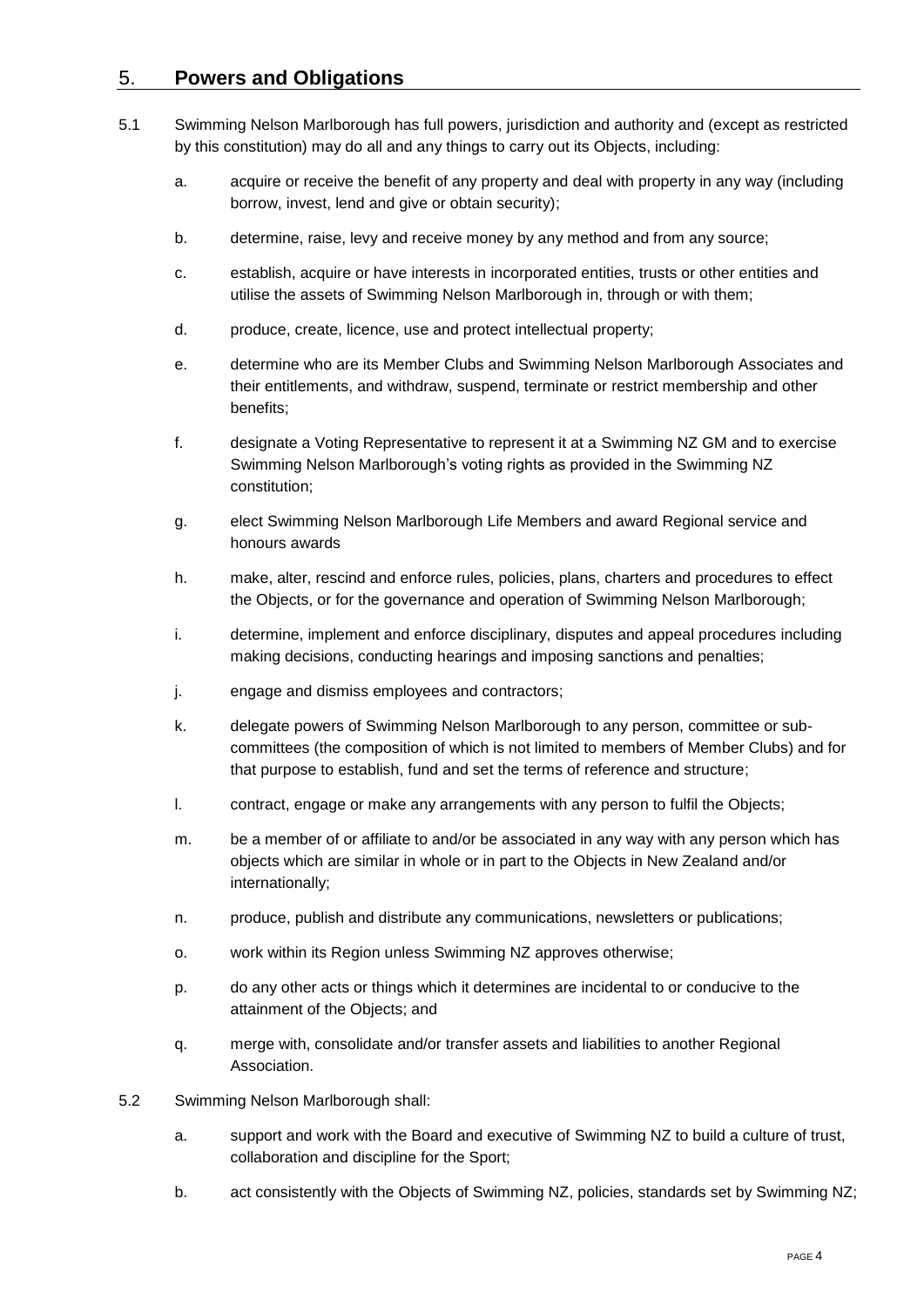- c. produce regularly and provide to Swimming NZ, a strategic plan identifying its role in growing the Sport and supporting the Objects of Swimming NZ Plan;
- d. work with Swimming NZ and other Regional Associations for the benefit of the Sport;
- e. work with other Regional Associations on any proposal to change the geographic boundaries of the Regions. Notify and receive the approval of Swimming NZ to any changes in boundaries. Review the boundaries once a year to ensure optimal configuration of them;
- f. play an active role in securing funding for the Sport;
- g. organise and run competitive swimming in and for its Region, including Regional championships and maintaining a register of Regional records;
- h. cooperate with Swimming NZ and the other Regional Associations in respect of inter-zonal competitions and the development of competition pathways to inter-zonal competitions;
- i. work collectively with other Regional Associations in its Competition Zone, to support the development and running of inter-zonal and intra-zonal competitions;
- j. pay any Amount owed by it to Swimming NZ;
- k. abide by all rules, regulations, lawful requests or directions made by Swimming NZ including any Swimming NZ Member Protection Policy or Code of Conduct; and
- l. provide accurate data on a timely basis for it, its Member Clubs and its Swimming Nelson Marlborough Associates as required by Swimming NZ for the Database or otherwise.

# <span id="page-6-0"></span>**Section Two: Member Clubs, Swimming Nelson Marlborough Associates and Database**

#### <span id="page-6-1"></span>6. **Members, Member Clubs, Swimming Nelson Marlborough Associates**

- <span id="page-6-5"></span>6.1 The Members of Swimming Nelson Marlborough are:
	- a. Member Clubs; and
	- b. members of Member Clubs as set out in rule [6.2c.](#page-6-6) below.
- <span id="page-6-7"></span><span id="page-6-6"></span><span id="page-6-4"></span><span id="page-6-3"></span><span id="page-6-2"></span>6.2 A Member Club is a swimming club in the Region for Swimming Nelson Marlborough, which:
	- a. is a member of Swimming NZ;
	- b. is approved by Swimming Nelson Marlborough as a member of Swimming Nelson Marlborough;
	- c. has club members who are:
		- i. swimmers who are eligible to compete in a Swimming NZ Member Club or Region (or higher) event sanctioned by Swimming NZ or a Regional Association and which is on the annual national, inter-zonal or Regional competitive calendar (this category includes Elite HP Swimmers and excludes Learn to Swim Swimmers); and/or
		- ii. coaches of Member Clubs or coaches of Elite HP Swimmers; and/or
		- iii. regionally or nationally qualified inspectors of turns, judges of stroke, starters or referees; and/or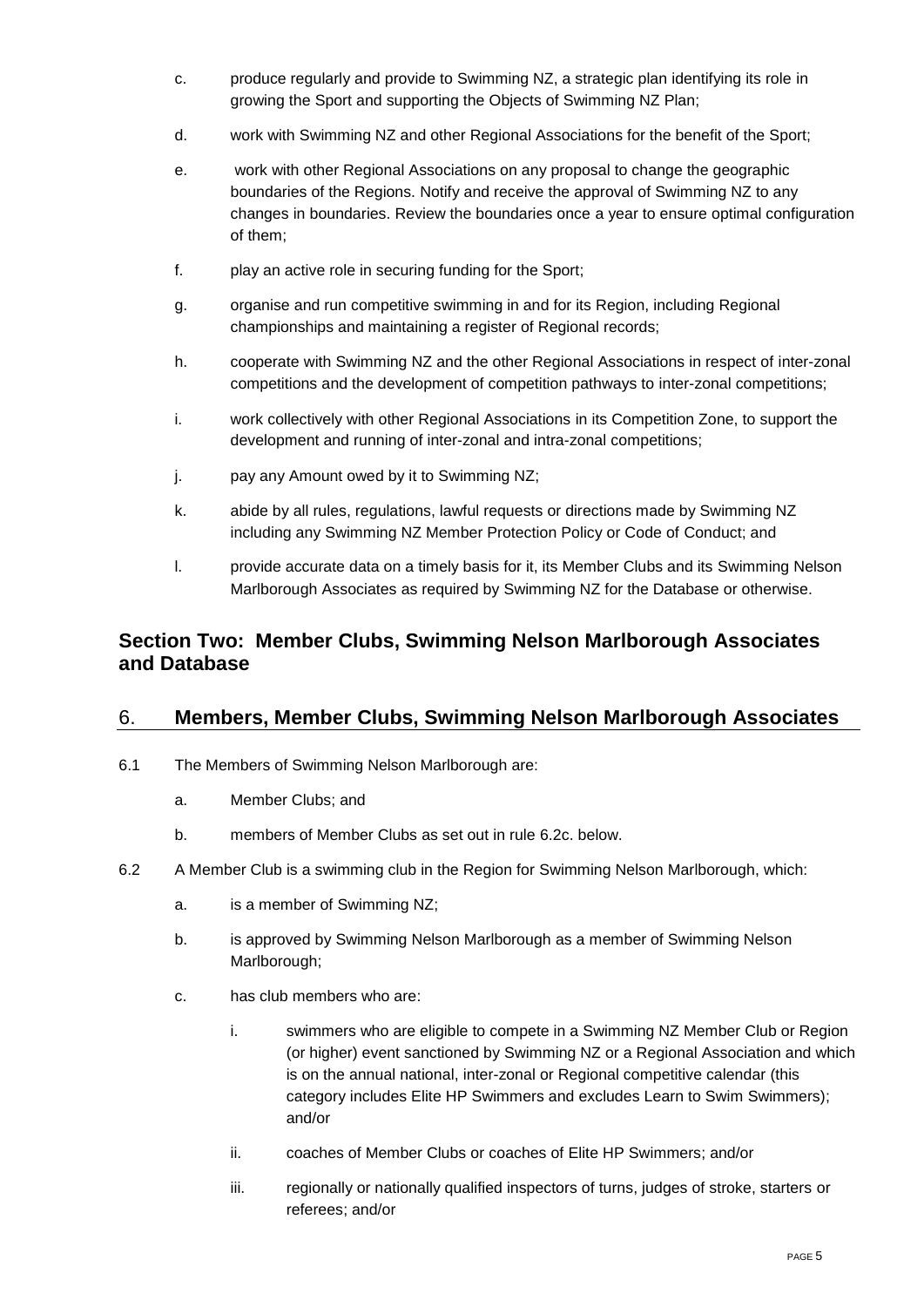- iv. Swimming NZ Life Members; and/or
- v. Swimming Nelson Marlborough Life Members; and/or
- vi. persons who do not come within any of Clauses 6.2c [i,](#page-6-2) [ii,](#page-6-3) [iii,](#page-6-4) [iv](#page-7-1) or [v.](#page-7-2)
- <span id="page-7-4"></span><span id="page-7-2"></span><span id="page-7-1"></span>6.3 Member Clubs must pay all Amounts due to Swimming Nelson Marlborough and Swimming NZ before swimmers from that Member Club can participate in the events described in Clause [6.2c.i.](#page-6-2)
- <span id="page-7-3"></span>6.4 Swimming Nelson Marlborough Associates are any person described in Clause [6.2c.ii,](#page-6-3) [6.2c.iii,](#page-6-4) [6.2c.iv,](#page-7-1) [6.2c.v](#page-7-2) or [6.2c.vi](#page-7-4) or any Elite HP Swimmer who:
	- a. is not a member of a Member Club; and
	- b. has designated Swimming Nelson Marlborough as the Regional Association to which they are aligned; and
	- c. is a member of Swimming NZ.
- 6.5 If a Swimming Nelson Marlborough Associate becomes a member of a Member Club or of a swimming club which is a member of a Regional Association other than Swimming Nelson Marlborough, they are no longer a Swimming Nelson Marlborough Associate.
- 6.6 Swimming Nelson Marlborough Associates must pay Amounts levied by Swimming NZ or by Swimming Nelson Marlborough.
- 6.7 A swimming club seeking membership of Swimming Nelson Marlborough must:
	- a. complete and submit an application as required by Swimming Nelson Marlborough;
	- b. have objects which include attracting, developing and retaining members in the Sport;
	- c. satisfy all criteria in the Swimming NZ constitution and in these clauses to be a Member Club; and
	- d. will be subject to approval as a member by Swimming Nelson Marlborough.
- 6.8 Swimming Nelson Marlborough must determine actual membership at least annually including whether a swimming club or Swimming Nelson Marlborough Associate continues to satisfy the requirements to be a Member Club or a Swimming Nelson Marlborough Associate.
- 6.9 Swimming Nelson Marlborough must collect and provide to Swimming NZ up to date details of its Member Clubs and Swimming Nelson Marlborough Associates as required by the Swimming NZ constitution for the Database.

# <span id="page-7-0"></span>7. **Rights and Obligations of Members**

- 7.1 A Member is bound by this constitution and by all rules, policies, charters, procedures and decisions of Swimming Nelson Marlborough and where applicable those of Swimming NZ and FINA.
- 7.2 A Member Club:
	- a. must pay all Amounts imposed on it by Swimming Nelson Marlborough and Swimming NZ;
	- b. must collect up to date details of its members for its own records and provide them to Swimming Nelson Marlborough and Swimming NZ as required for the Database.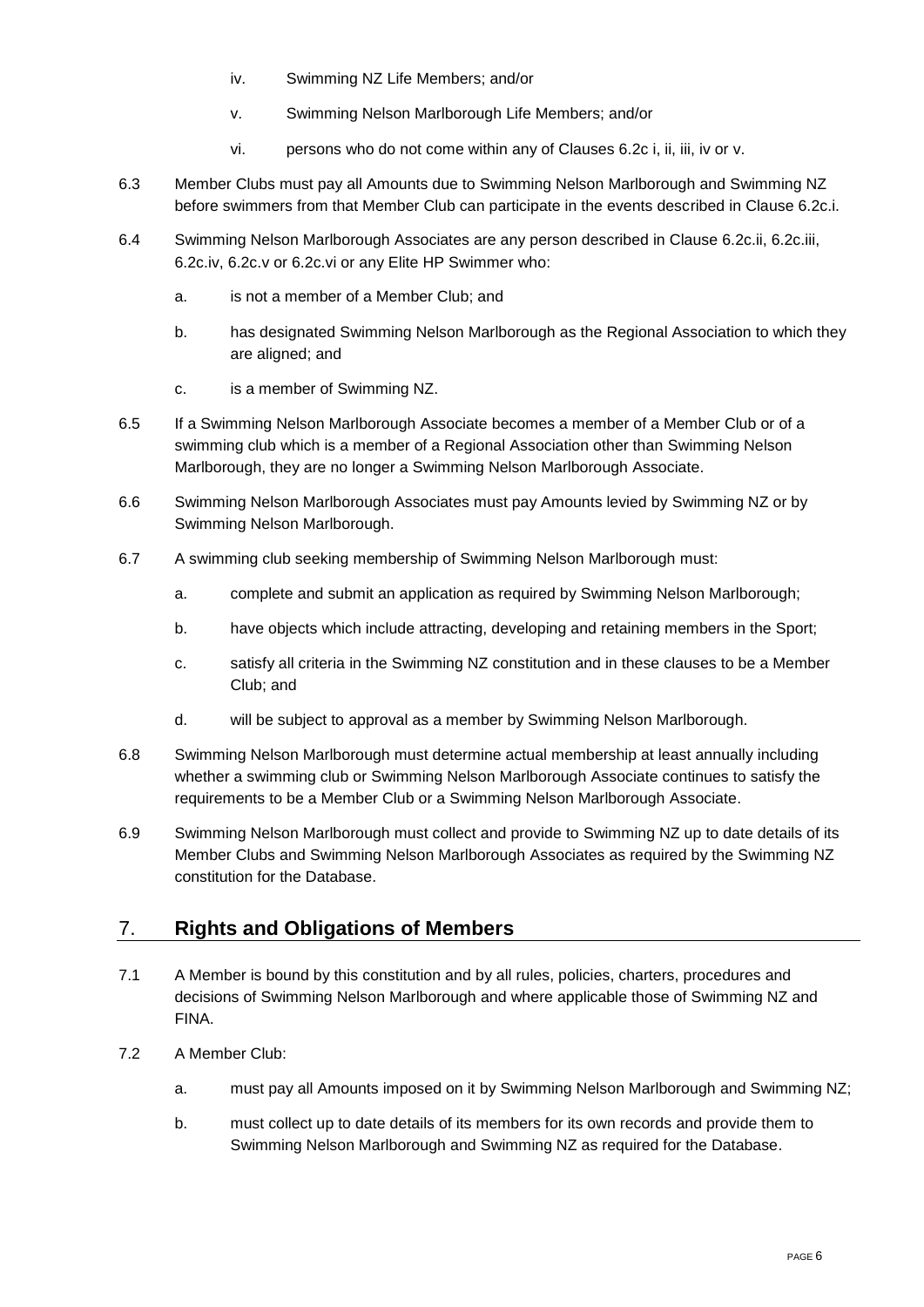- 7.3 A Member ceases to be a Member of Swimming Nelson Marlborough:
	- a. if a Member Club:
		- i. by written agreement with, or written resignation delivered to, Swimming Nelson Marlborough;
		- ii. by liquidation or dissolution;
	- b. upon expulsion from membership;
	- c. if no longer eligible to be a Member under Clause 6, which includes when an individual ceases to be a member of a Member Club which is affiliated to Swimming Nelson Marlborough, other than when transferring to another Member Club also affiliated to Swimming Nelson Marlborough.
- <span id="page-8-2"></span>7.4 A Member disobeying any rule or failing to give effect to any decision of Swimming Nelson Marlborough, Swimming NZ, FINA, or the Sports Tribunal, or having done anything else (for example, being convicted of a criminal offence which the Board considers is relevant to Swimming Nelson Marlborough) which the Board considers brings or may bring the Sport or Swimming Nelson Marlborough into disrepute and/or creates exposure to risk for Swimming Nelson Marlborough or if a Member Club fails to enforce any sanction or give effect to any decision imposed by Swimming NZ or Swimming Nelson Marlborough, or the Sports Tribunal is liable to:
	- a. suspension for a period; and/or
	- b. expulsion;

or such other sanction as the Board may in its sole discretion impose.

- 7.5 A Member Club must provide to Swimming Nelson Marlborough at least two weeks prior to the AGM:
	- a. a copy of its annual report;
	- b. a copy of its annual financial statements as approved by its members at a GM of that Member Club;
	- c. the names and addresses of its Member Club Voting Representative and its board members (if any);
	- d. the names and addresses of its officers.
- 7.6 A Member may only be a member of one Regional Association at a time.
- 7.7 Any transfer of membership of a Member Club between Regional Associations shall be effective once approved in writing by the two Regional Associations involved.
- 7.8 Any Member Club under suspension, or awaiting a hearing for an offence capable of having a period of suspension imposed, is ineligible for transfer.

# <span id="page-8-0"></span>**Section Three: Governance**

#### <span id="page-8-1"></span>8. **Board Composition**

8.1 Subject to clause [8.7,](#page-9-0) the Board comprises six persons (except following a merger of regional associations when for the first three years after the merger, the Board shall comprise no less than six persons and no more than eight persons) who are not required to be members of a Member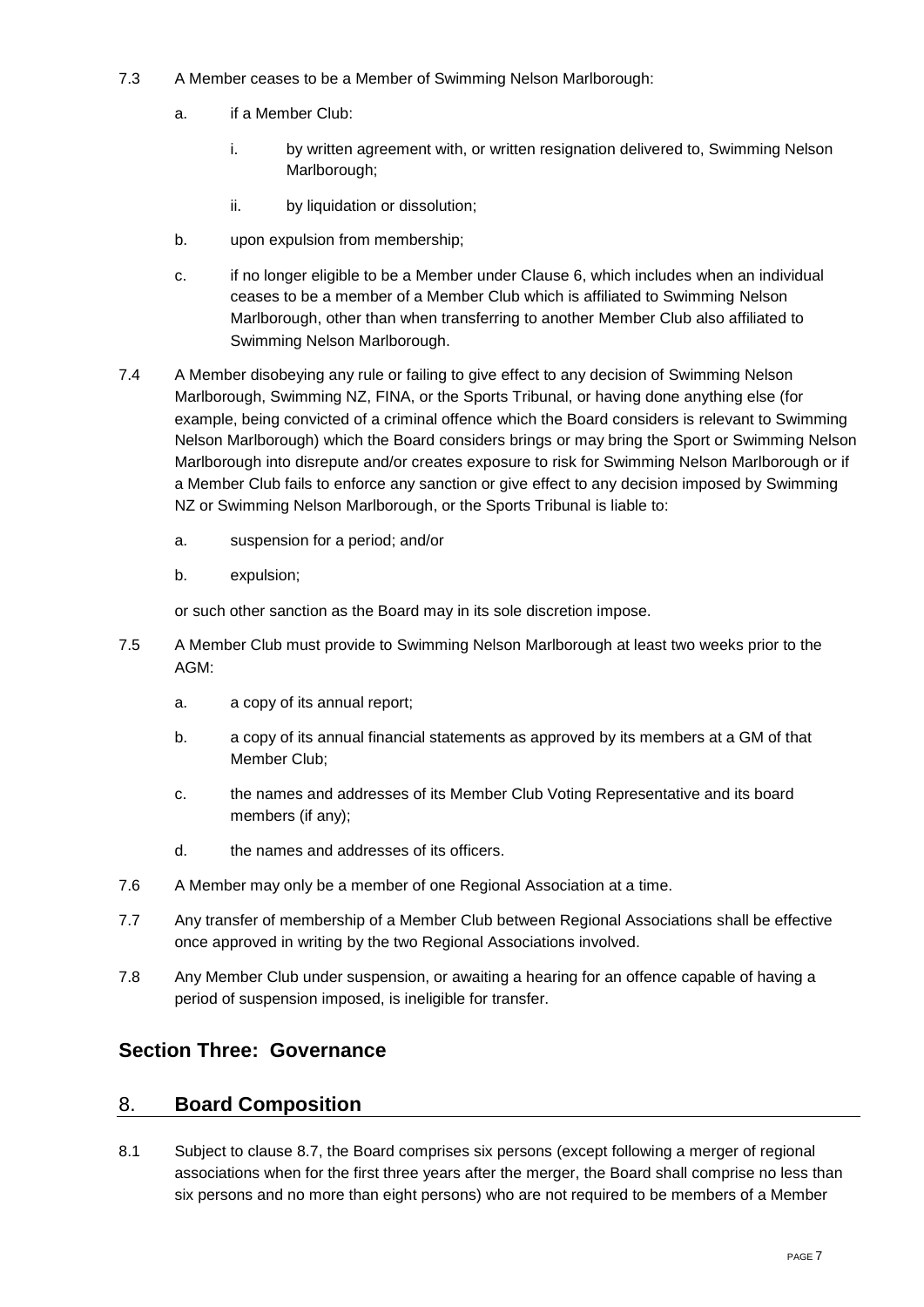Club, at least two of whom must have previous governance experience and at least two of whom must not have a contemporaneous Governance Role in a Member Club.

- 8.2 The following persons are not eligible to be a Board member:
	- a. an employee of a Member Club, Swimming Nelson Marlborough or Swimming NZ; and
	- b. a person who is a member of the board of Swimming NZ.
- <span id="page-9-1"></span>8.3 Either as determined by the Board or by resolution at a GM:
	- a. all Board members are elected by Member Clubs at an AGM; or
	- b. four Board members are elected by members at an AGM and the balance of the Board members are appointed by an appointment panel that includes the regional Board Chair and two other persons, not currently members of the Board, elected by Member Clubs for this purpose. The Board shall determine the process and timing by which elected members of the appointments panel are nominated and elected.
- 8.4 Notwithstanding anything else in this Constitution, each Member Club is entitled to one vote for the election of each elected Board member and the election of elected members of the any appointment panel under Clause [8.3.](#page-9-1)
- 8.5 At least 21 days prior to the AGM, the Board shall give written notice to Member Clubs calling for nominations from Member Clubs for Board members.
- <span id="page-9-2"></span>8.6 Each Member Club:
	- a. may nominate in writing one candidate for election to the Board for each vacant position on the Board; and
	- b. must provide to the Board the written consent of any candidate to their nomination; and
	- c. may provide to the Board such further information as it thinks fit in support of its candidate(s); and
	- d. if choosing to nominate a candidate for election to the Board must comply with requirements in Clause 8.6 [a](#page-9-2)[-c](#page-9-3) above at least seven days prior to the AGM.
- <span id="page-9-3"></span><span id="page-9-0"></span>8.7 In the event that the Board has less than 6 persons following the AGM and providing there is a quorum, the Board may continue to govern the Regional Association providing that within 6 months of the AGM the Board appoints such Board members to bring its number to 6 persons. Such appointments shall be for the same term as a Board Member elected at the AGM or appointed by the appointments panel (i.e. not a casual vacancy).
- <span id="page-9-5"></span><span id="page-9-4"></span>8.8 In relation to the term of office of a Board member:
	- a. Subject to clause 8.8 [b](#page-9-4) below:
		- i. A term of office is for a maximum of three years;
		- ii. a Board member may not serve more than three consecutive terms of office on the Board;
		- iii. all terms of office served prior to the 2014 AGM count as one term of office;
	- b. upon the commencement of this clause 8.8 [b,](#page-9-4) the Board shall allocate each Board Member to one of three Rotation Groups which comprise two Board Members each, with the objective of allocating the longest two serving Board Members to Rotation Group 1 and the shortest two serving Board Members to Rotation Group 3,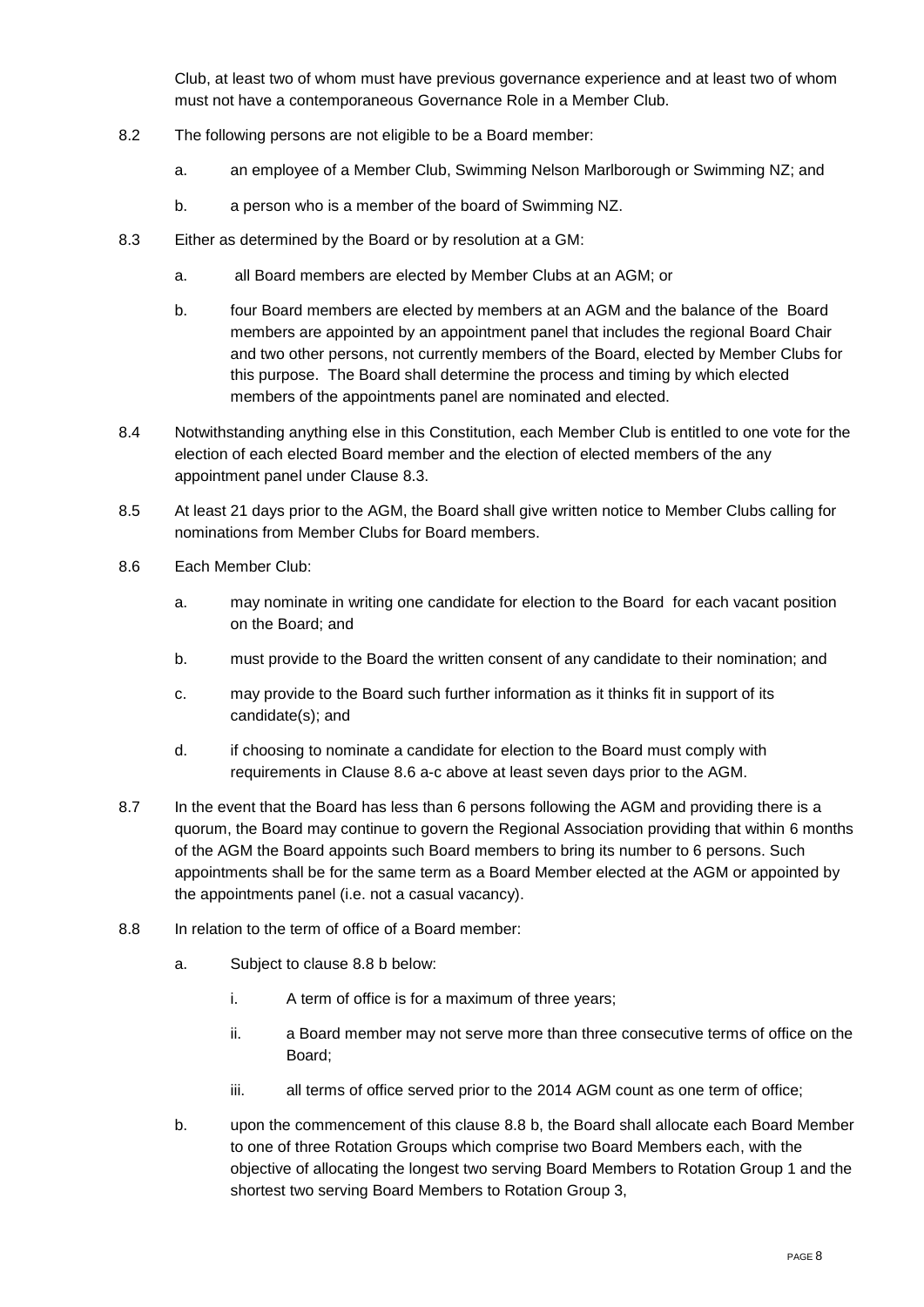- c. At the AGM each year, each Board Member filling a position in one of the Rotation Groups (commencing with Rotation Group 1 and each year changing to the next Rotation Group) shall retire.
- d. A person elected or appointed to the Board in accordance with clause [8.3](#page-9-1) or [8.7](#page-9-0) shall be allocated to the Rotation Group vacated by the retirement.
- e. a Board member may stand again for the Board subject to Clause 8.8 [a;](#page-9-5)
- f. except where a term of office otherwise ends it expires at the conclusion of the next AGM.
- 8.9 At the first Board meeting after the AGM, the Board shall elect a Chair and a deputy Chair of the Board. The Chair shall chair all Board meetings at which he or she is present and in the Chair's absence the deputy Chair shall take that role. The Chair shall upon election resign any Governance Role he or she may have with a Member Club and must not during his or her tenure as Chair hold a Governance Role with a Member Club.
- 8.10 A Board member is deemed to have vacated the Board upon any one or more of the following occurring:
	- a. being adjudicated bankrupt;
	- b. being declared of unsound mind or being the subject of a property order under the Protection of Personal and Property Rights Act 1988;
	- c. resigning or retiring or their term of appointment expiring;
	- d. being convicted of a criminal offence or being sentenced to imprisonment;
	- e. dying; and
	- f. being absent for three consecutive meetings of the Board without being granted leave of absence by the Board;
- 8.11 Casual vacancies are dealt with as follows:
	- a. the Board may fill casual vacancies on the Board;
	- b. the term of any appointments due to casual vacancies is until the conclusion of the next AGM;
	- c. appointments due to casual vacancies will not count as a term served as a Board member for the purpose of [8.8b;](#page-9-4)
	- d. any person appointed to fill a casual vacancy may later stand for election to the Board;
	- e. the Board may continue to govern the Regional Association providing there are sufficient Board Members to form a quorum in accordance with clause [9.3.](#page-11-0)
- <span id="page-10-0"></span>8.12 Any irregularity in the election of a Board Member or in the composition of the Board shall not make resolutions of the Board in which that Board Member participated invalid or ultra vires providing a quorum of Board Members voted in favour of the resolution and those Board Members who form the quorum were elected in accordance with this constitution.

#### 9. **Board Procedure**

9.1 The governance of Swimming Nelson Marlborough and the exercise of all powers of Swimming Nelson Marlborough (except where restricted by this constitution) are delegated without further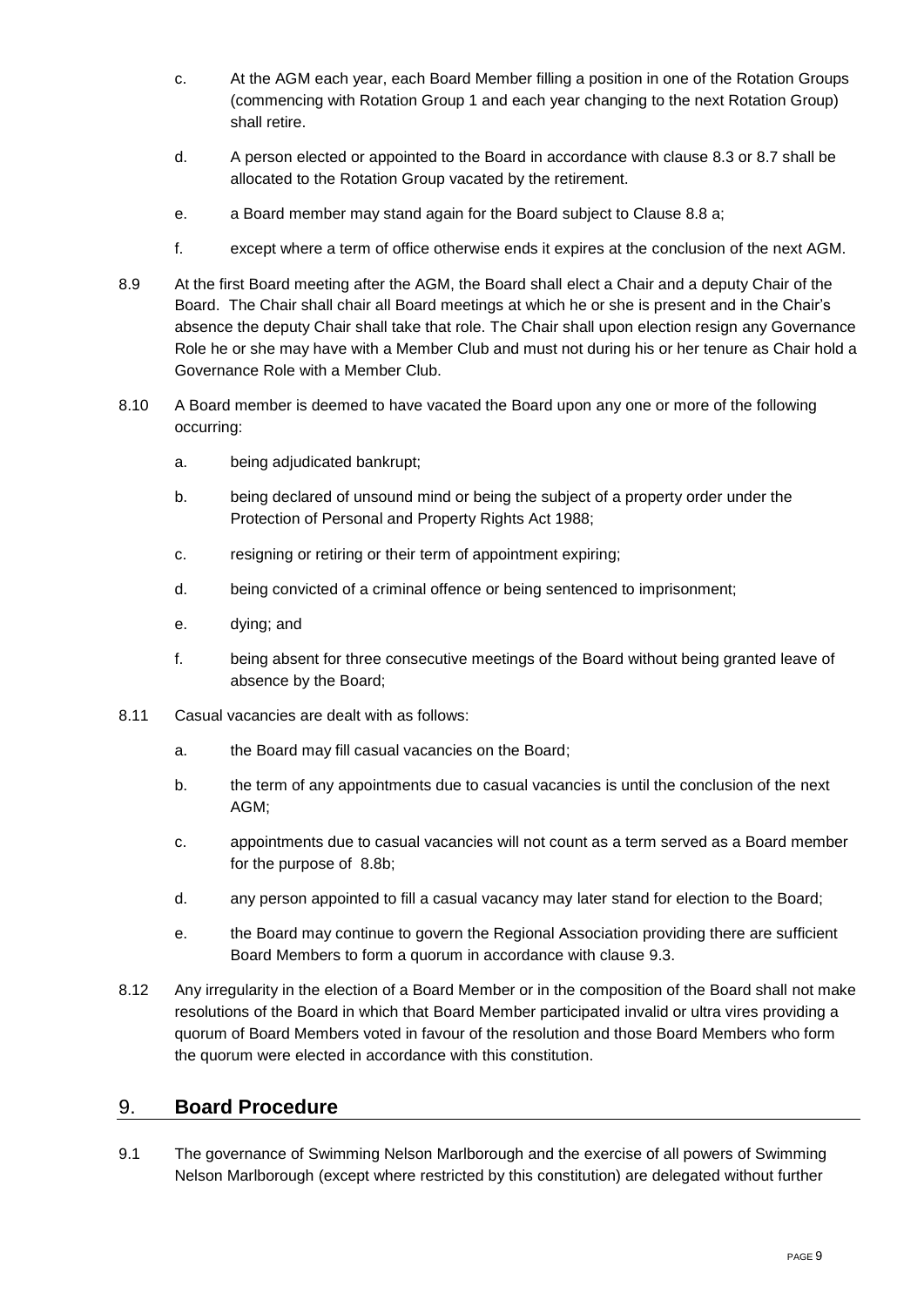restriction to be undertaken by the Board. Such powers may also be delegated by the Board to persons as it determines.

- 9.2 The role and responsibility of the Board is to act in the best interests of Swimming Nelson Marlborough and to provide good governance to Swimming Nelson Marlborough including through the following:
	- a. procuring the implementation of the Objects of Swimming NZ in the Swimming Nelson Marlborough Region.
	- b. monitoring and reviewing performance against the Objects of Swimming NZ;
	- c. monitoring and reviewing performance against the annual business plan and budget;
	- d. addressing the ongoing viability and sustainability of Swimming Nelson Marlborough;
	- e. monitoring regulatory compliance for Swimming Nelson Marlborough;
	- f. establishing, reviewing, and monitoring policies to guide and govern Swimming Nelson Marlborough;
	- g. fostering interaction and communication across and within Swimming Nelson Marlborough, Regional Associations and Member Clubs and with Swimming Nelson Marlborough Associates;
	- h. adopting and communicating a continual best practice performance culture; and
	- i. preparing an annual report and procuring an annual statement of accounts.
- <span id="page-11-0"></span>9.3 The quorum for a Board meeting is four Board members.
- 9.4 The Board determines its own rules for any matters not specified in this constitution, including for conduct, operation and meetings of the Board. Such rules should be recorded in a Board charter and code of conduct which shall include:
	- a. there must be at least five Board meetings each year;
	- b. Board meetings may be held in person or by teleconference or by other means by which those participating may hear each other simultaneously;
	- c. a resolution signed by all Board members is as effective as if passed at a meeting;
	- d. a Board meeting may be called by the Chair or by written request of three Board members;
	- e. decisions are by Ordinary Resolution (unless otherwise required by this constitution) by voice, or if requested by the Chair by show of hands, and, if requested by any Board member, by secret ballot;
	- f. each Board member has one vote and in a tie the Chair has an additional casting vote;
	- g. the Board must ensure minutes are kept of all Board meetings;
	- h. any additional roles and expectations that Swimming Nelson Marlborough has of a Board member;
	- i. the Board must at periods of not more than three years review all Swimming Nelson Marlborough policies;
	- j. an annual performance review of the Board; and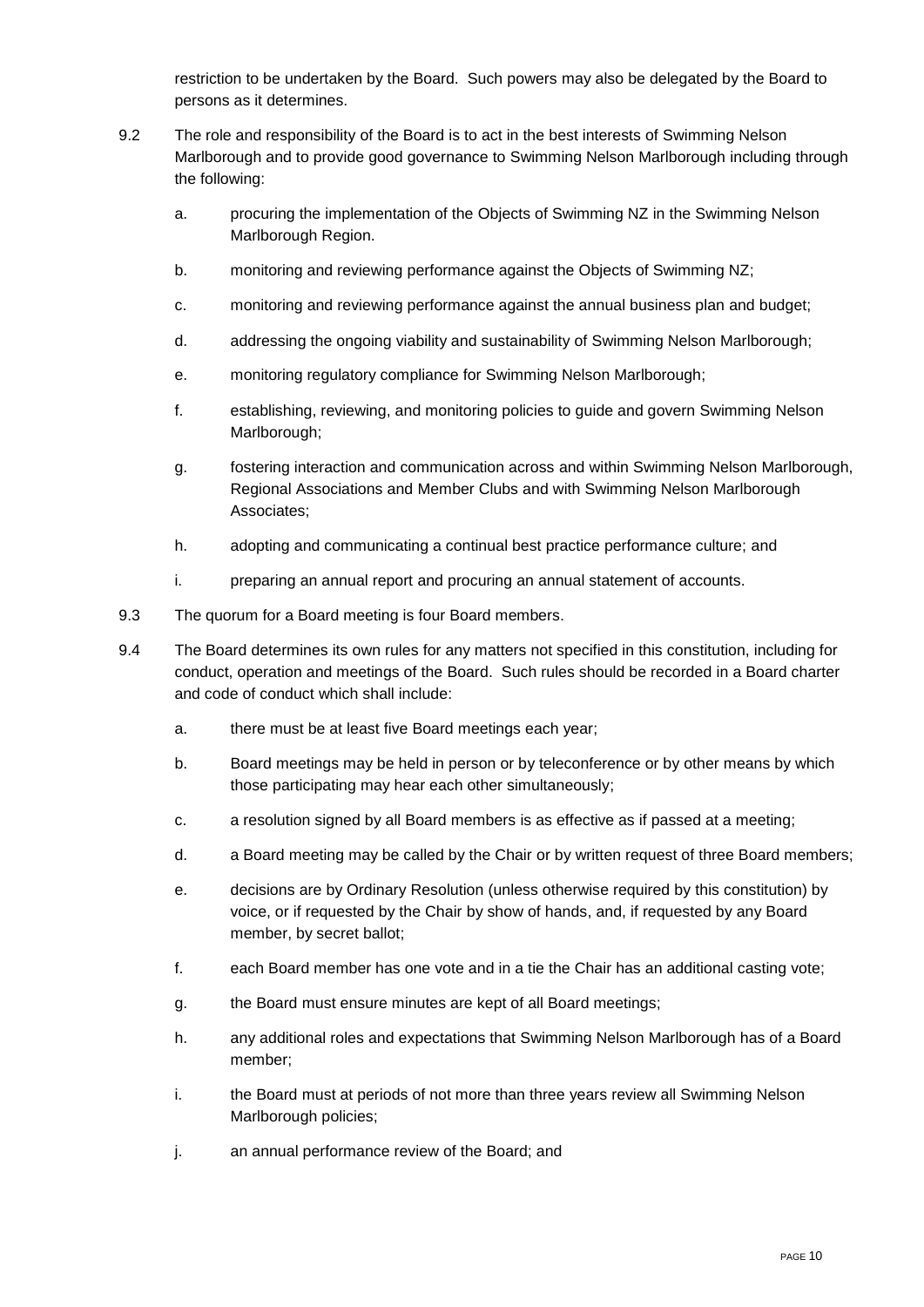- k. a requirement that all new Board members sign the Board charter and code of conduct in front of their Board colleagues as a symbol of their commitment to act at all times in the best interests of Swimming Nelson Marlborough.
- 9.5 The Board is required to establish, maintain and implement a Member Protection Policy in accordance with best practice and which is binding on all Member Clubs.
- 9.6 The Board may establish an awards committee with functions, processes and protocols as determined by the Board.

# <span id="page-12-0"></span>**Section Four: Meetings, Elections and Voting**

#### <span id="page-12-1"></span>10. **General Meetings**

- 10.1 A GM of Swimming Nelson Marlborough is either an AGM or a SGM. Subject to Clauses [10.4f](#page-12-2) and [10.4g](#page-12-3) all Member Clubs are eligible to be represented at a GM which shall be held at such location, date, and time, or in the case of Clauses [10.4f](#page-12-2) and [10.4g](#page-12-3) by such process, as determined by the Board.
- 10.2 The AGM must be held once every year, no later than four months after the end of the Financial Year to:
	- a. consider the Board's annual report;
	- b. consider the annual financial report;
	- c. consider the statement of accounts;
	- d. elect Board members in accordance with Clause [8;](#page-8-1)
	- e. consider any other business that is notified as an item of business under Clause [10.3.](#page-12-4)
- <span id="page-12-4"></span>10.3 An item of business must be considered at an AGM if notified to Swimming Nelson Marlborough by the Board or by not less than one third of Member Clubs within seven days of notice of an AGM being given.
- <span id="page-12-3"></span><span id="page-12-2"></span>10.4 A SGM:
	- a. may be called by the Board at any time;
	- b. must be called by the Board within 21 days of Swimming Nelson Marlborough receiving a written request setting out the reasons for the SGM from Member Clubs holding not less than one third of the total number of votes held by Member Clubs as determined in Clause [12;](#page-13-1)
	- c. can only consider the items of business for which the SGM has been called;
	- d. can only pass a resolution by Special Resolution;
	- e. Special Resolutions bind the Board to comply with such resolution;
	- f. if determined to be appropriate by the Board, may be held electronically or by teleconference with post, email or electronic voting; and
	- g. if the Board determines that a SGM is undesirable because of content, time and/or expense, the Board may conduct the business of the SGM entirely by post, email or electronic voting but this Clause does not apply to a SGM requisitioned by not less than half of the number of Member Clubs.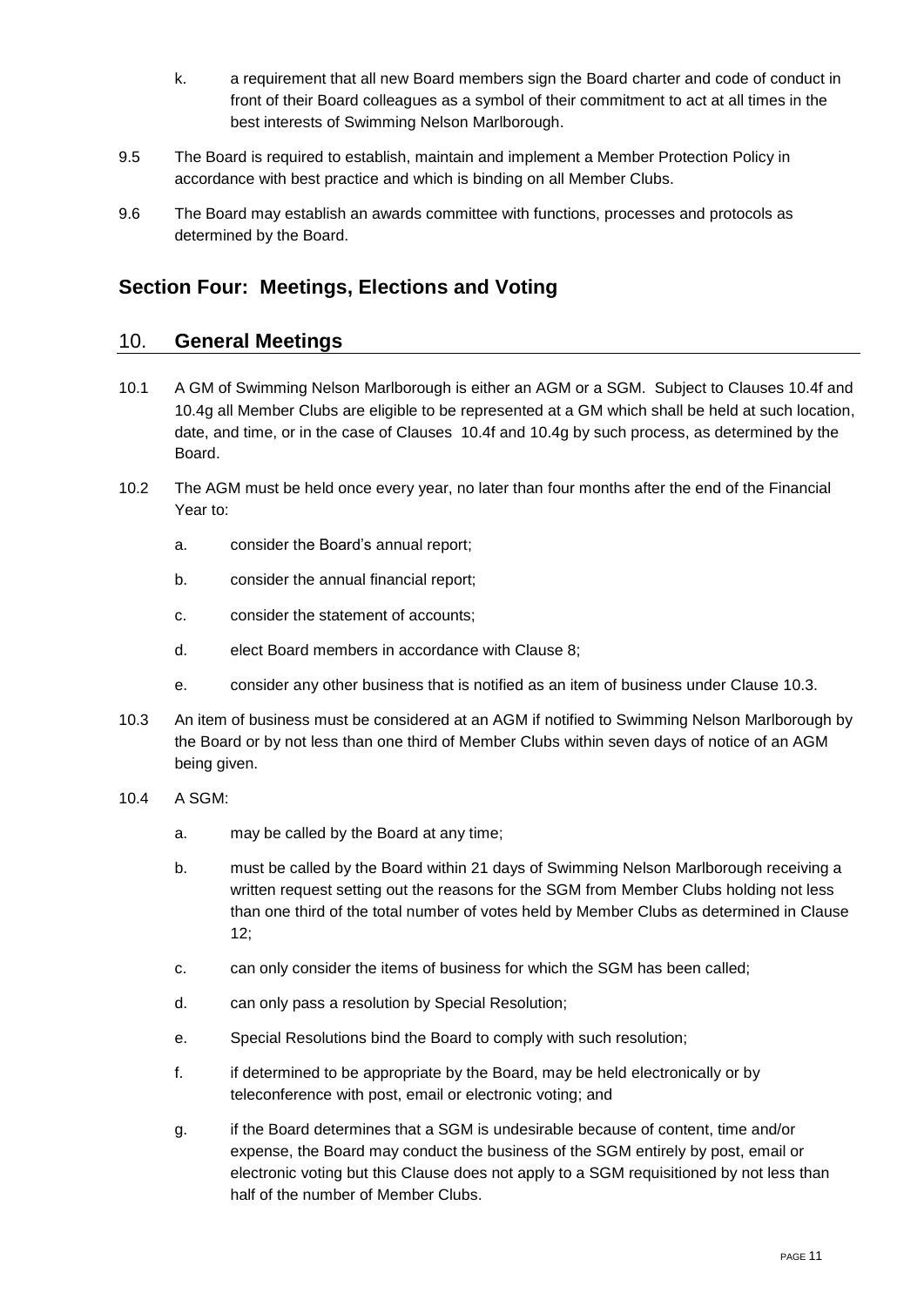- 10.5 A quorum for a GM is formed if the Member Clubs Voting Representatives present hold in total not less than 50% of the total votes as determined in Clause [12.1](#page-13-2) or, if post, email or electronic voting applies, at least 50% of the total votes are cast. If a quorum is not achieved within half an hour, or where post, email or electronic voting applies, less than 50% of the total votes are cast, the GM fails for lack of quorum but the GM is adjourned to another day, time and place to be notified to all persons who are to be given notice under Clause [11.](#page-13-0) The Member Club Voting Representatives present at a re-convened GM are deemed to constitute a valid quorum.
- 10.6 GMs are chaired by the Chair of the Board and in his or her absence by a Board Member elected by the Member Club Voting Representatives participating in the GM. Matters not provided for that occur at or in relation to a GM are decided by such chairperson.
- 10.7 All Member Club Voting Representatives at a GM must comply with any Board policy relating to speaking at a GM.
- 10.8 Members of Member Clubs other than Voting Representatives may attend GMs as observers only.
- 10.9 Minutes must be kept of each GM.
- 10.10 Any irregularity, error or omission in notices, agendas and papers for the GM or omission to give notices within a timeframe or omission to give notice to all persons entitled to receive notice, and any other error in the organisation of the GM does not invalidate nor prevent the GM from proceeding provided that:
	- a. the chairperson in his or her discretion determines that it is still appropriate for the GM to proceed despite the irregularity, error or omission; and
	- b. a motion to proceed is put to the GM and such motion is passed by Special Resolution.

#### <span id="page-13-0"></span>11. **Notices for General Meetings**

- 11.1 Notices and other documents referred to in this Clause in relation to a GM must be given by Swimming Nelson Marlborough to all Member Clubs and may be given to any other persons as determined by the Board.
- 11.2 Notice of the date, time and place (or process in the case of Clause [10.4f](#page-12-2) and [10.4g\)](#page-12-3) of a GM must be given by Swimming Nelson Marlborough not less than 30 days prior to the date of the GM.
- 11.3 Notice of the agenda and the documents relating to items of business for the GM must be given by Swimming Nelson Marlborough not less than 14 days prior to the date of the GM.
- 11.4 Any notice to be given by Swimming Nelson Marlborough in relation to a GM may be given by any method (for example but not limited to post, email, or notification on a website) as determined by the Board.

#### <span id="page-13-1"></span>12. **Elections and Voting**

- <span id="page-13-2"></span>12.1 Only Member Clubs may vote at a GM.
- 12.2 The number of votes held by a Member Club is equal to the number of members in Clause [6.2c.i,](#page-6-2) [6.2c.ii,](#page-6-3) [6.2c.iii,](#page-6-4) [6.2c.iv](#page-7-1) and [6.2c.v](#page-7-2) (for the avoidance of doubt excluding Swimming Nelson Marlborough Associates) recorded on the Database for that Member Club on the last day of the Financial Year immediately preceding the date on which the vote is to be exercised, provided that:
	- a. a club member is not counted in the number of votes held by their Member Club if any Amount due by them to Swimming Nelson Marlborough or Swimming NZ for the Financial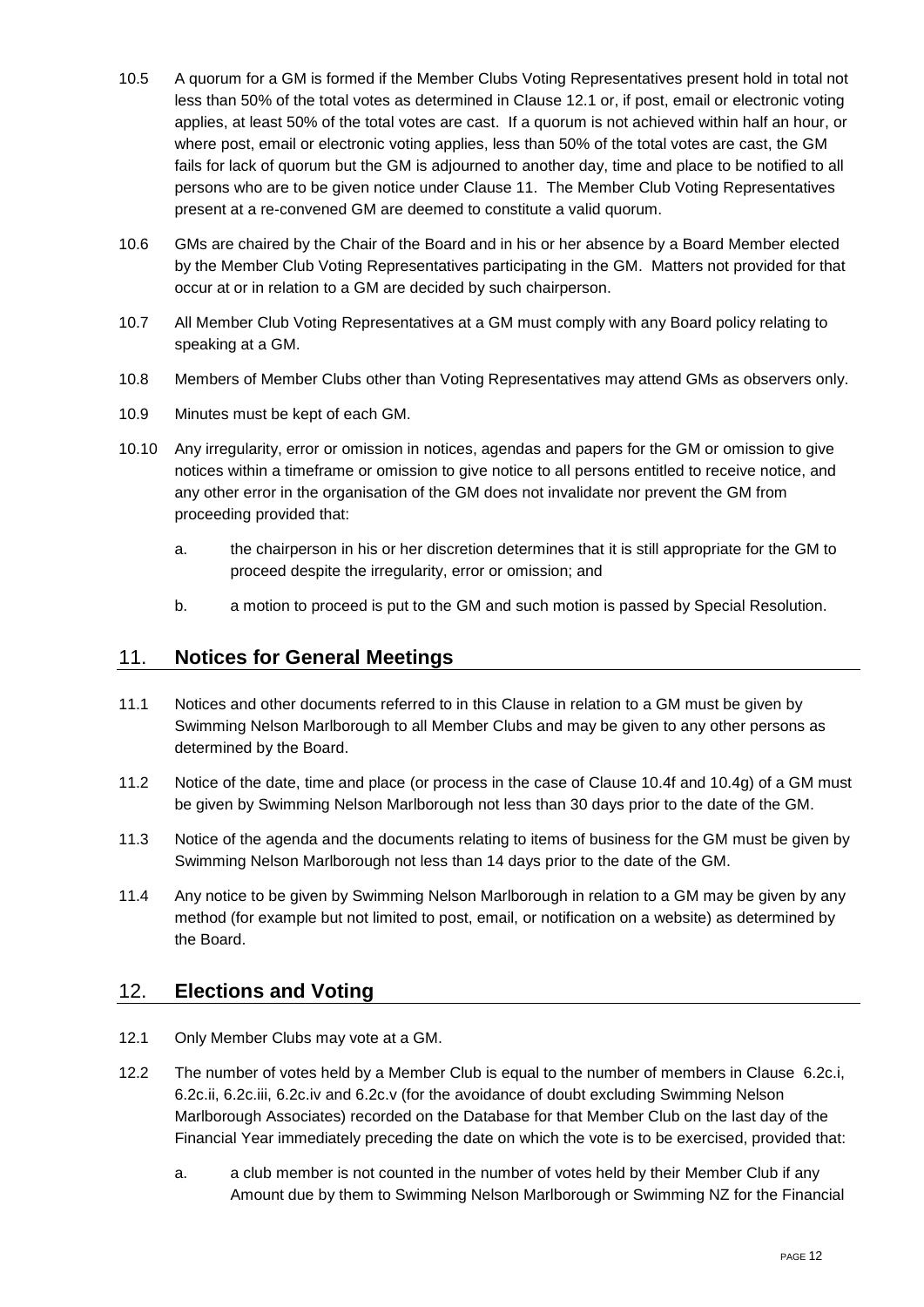Year referred to above is not paid fourteen or more days before the date on which the vote is to be exercised;

- b. the votes of a Member Club which has not complied with Clause [6.2](#page-6-7) are not counted; and
- c. voting rights are suspended if so determined by the Board under Clause [7.4.](#page-8-2)

#### 12.3 At GMs:

- a. a Member Club's Voting Representative who is present is entitled to vote;
- b. proxy votes are not permitted;
- c. voting is by voices or by show of hands as determined by the chairperson of the GM, except the Board may determine that a GM may be held electronically or by teleconference with post, email or electronic voting. Any matter may be by a secret ballot if it is called for by a Member Club or by the chairperson of the GM;
- d. motions are passed by Ordinary Resolution unless required by this constitution to be passed by Special Resolution.
- 12.4 All of the votes held by a Member Club must be voted together (i.e. the total number of votes cannot be split).
- 12.5 Life Members, Swimming Nelson Marlborough Associates and Member Club members do not have individual voting rights at GMs.

## <span id="page-14-0"></span>**Section Five: Other**

#### <span id="page-14-1"></span>13. **Finance**

- 13.1 The Board must ensure that proper financial records are kept and it has appropriate policies for management of Swimming Nelson Marlborough finances.
- 13.2 Swimming Nelson Marlborough's funds may be invested in such manner as determined by the Board.

#### <span id="page-14-2"></span>14. **Common Seal**

14.1 Swimming Nelson Marlborough must have a common seal. The Board determines when and by whom the common seal may be used and where it is to be kept.

#### <span id="page-14-3"></span>15. **Alteration to Clauses**

- 15.1 Subject to Clause [15.2](#page-14-4) and subject to the prior written consent of Swimming NZ, this constitution may be changed by Special Resolution at a GM for which such change has been notified in accordance with Clause [10.](#page-12-1)
- <span id="page-14-4"></span>15.2 No change to the prohibition of personal benefit or the liquidation clause can be approved if it would have the effect of causing Swimming Nelson Marlborough to cease to retain its preferential tax status as a society for the promotion of amateur sport or as a charity under the Charities Act (if applicable).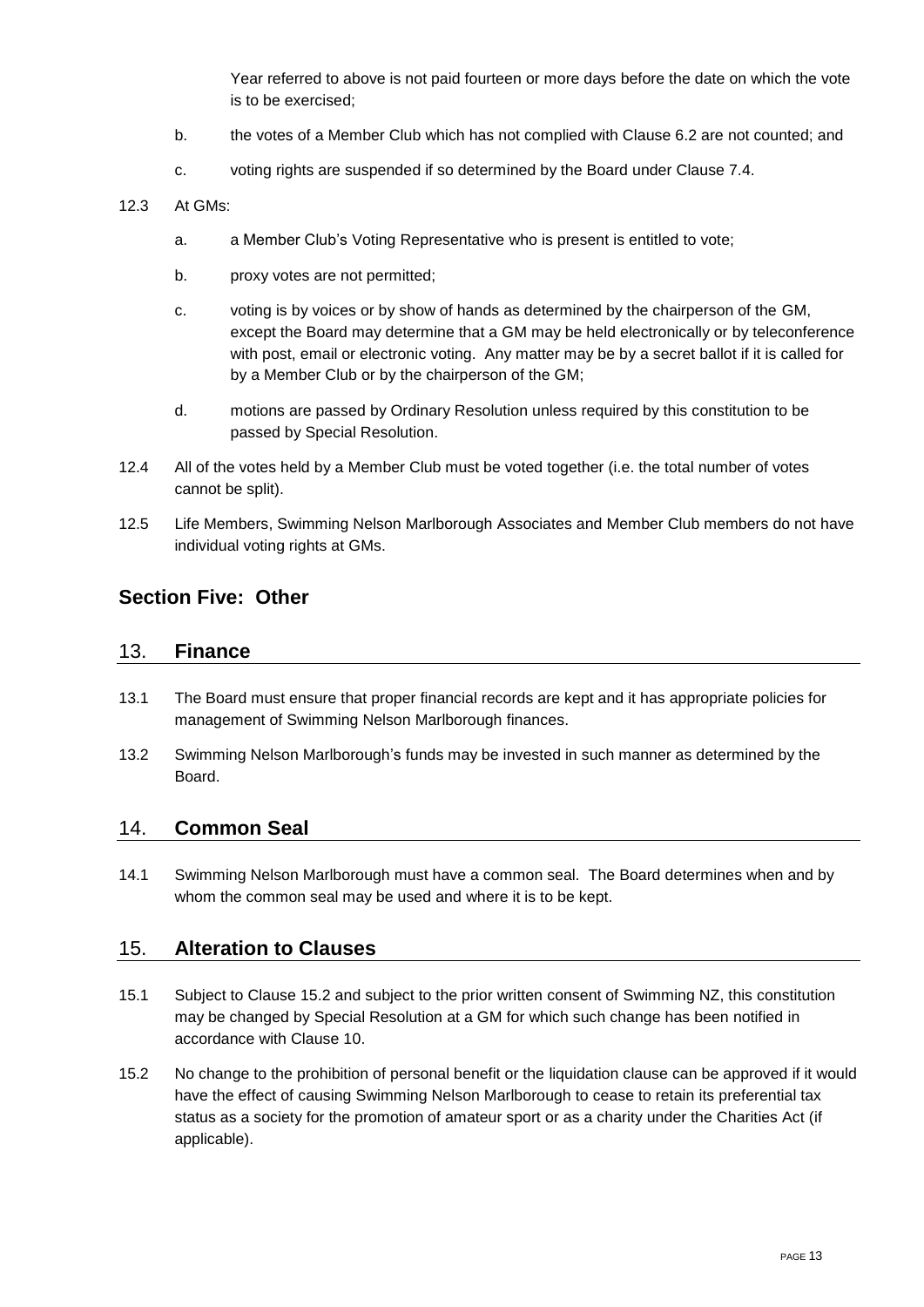## <span id="page-15-0"></span>16. **Disputes/Appeals**

- 16.1 The Board must adopt a policy to require adherence by Member Clubs to processes that it considers will enable the fair, efficient and timely resolution of:
	- a. disputes that arise with or between Member Clubs and or involving Swimming Nelson Marlborough Associates, involving an important activity or responsibility of Swimming Nelson Marlborough and which the Board considers in its discretion is of such importance or is causing such a level of disruption to Member Clubs or to the activities of Swimming Nelson Marlborough that it must be addressed; and
	- b. appeals by a club member against a decision of any Member Club involving suspension, expulsion, penalty or other material detriment to the club member or may decide (but is not required to) that such matters be referred to Swimming NZ or another body such as the Sports Tribunal (subject to the parties' consent if required).
- 16.2 The Board may request the President or any other person to act as a mediator in disputes involving Member Clubs.
- 16.3 The Board may, in its discretion decide to allow a right to appeal disciplinary and selection decisions of the Board to Swimming NZ or another body such as the Sports Tribunal (subject to the parties' consent if required).
- 16.4 In relation to doping, Swimming Nelson Marlborough and its Member Clubs shall abide by and be subject to the doping provisions set out in the constitution of Swimming NZ.

## <span id="page-15-1"></span>17. **Liquidation and Merger**

- 17.1 Swimming Nelson Marlborough may be voluntarily liquidated if, at a GM a Special Resolution is passed requiring Swimming Nelson Marlborough to be liquidated and the resolution is confirmed by a further Special Resolution passed at a subsequent GM called for that purpose and held not earlier than 30 days and not later than 60 days after the date on which the original resolution was passed.
- 17.2 If, upon the liquidation of Swimming Nelson Marlborough, there remains after the satisfaction of all Swimming Nelson Marlborough debts and liabilities any property whatsoever, the property shall be given to an organisation or organisations (selected by the Member Club Voting Representatives exercising the voting entitlement set out in Clause [12.1\)](#page-13-2) having objects similar to the Objects.
- 17.3 Subject to the written approval of Swimming NZ and satisfaction of all Swimming Nelson Marlborough debts and liabilities, Swimming Nelson Marlborough may in accordance with a Special Resolution at a GM called for that purpose merge with another Regional Association or Regional Associations having objects similar to the Objects.

# <span id="page-15-2"></span>18. **Prohibition of Personal Benefit**

- 18.1 All income, benefit or advantage must be applied to the Objects.
- 18.2 No Member Club or Board member or any person associated with a Member Club or Board member shall participate in or materially influence any decision made by Swimming Nelson Marlborough in respect of the payment to or on behalf of that Member Club or Board member or associated person of any income, benefit or advantage whatsoever.
- 18.3 Any payments made must be for goods or services that advance the Objects and must be reasonable and relative to payments that would be made between unrelated parties.